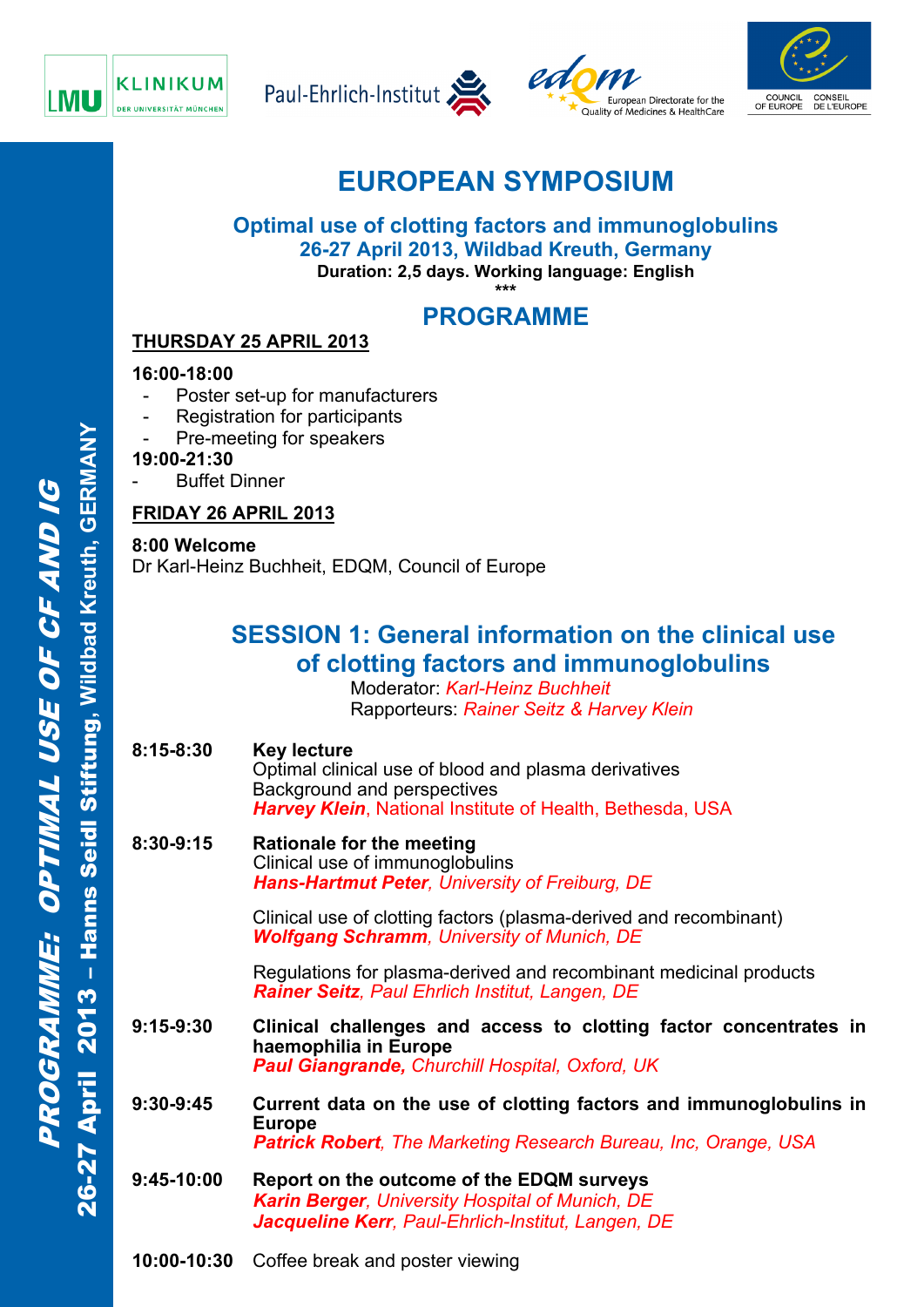## **SESSION 2: Clotting Factors**

Moderators & Rapporteurs: *Wolfgang Schramm & Rainer Seitz* 

- **10:30-10:45 Patients organisations' view Access and unmet needs**  *Brian O'Mahony, European Haemophilia Consortium (EHC), City, Country*
- **10:45-11:05 New developments in clinical research and new treatment modalities – A clinician's perspective**  *Pier Mannucci, IRCCS Ca' Granda Maggiore Policlinico Hospital Foundation, Milan, IT*
- **11:05-11:25 Benefits and limitations with innovative clotting factor preparations**  *Flora Peyvandi, University of Milan, IT*
- **11:25-11:45 European clinical guidelines**  *Cedric Hermans, Cliniques Universitaires Saint Luc, BE*
- **11:45-12:00 European regulatory perspective**  *Anneliese Hilger, Paul Ehrlich Institut, Langen, DE*
- **12:00-12:15 Registries**  *Mike Makris, Royal Hallamshire Hospital, Sheffield, UK*
- **12:15-13:30** Lunch break and poster viewing

## **SESSION 3: Immunoglobulins**

Moderators & Rapporteurs: *Hans-Hartmut Peter, Isabella Quinti & Carrock Sewell* 

- **13:30-13:45 Patients Organisations' view Access and unmet needs**  *Jose Drabwell, International Patient Organisation for Primary Immunodeficiencies*
- **13:45-14:05 Clinically established indications in primary and secondary immunodeficiencies**  *Helen Chapel, John Radcliffe Hospital, Oxford, UK presented by Hans-Harmut Peter*
- **14:05-14:25 Immunomodulation: On-label and off-label Usage**  *Ivo Van Schaik, University of Amsterdam, NL*
- **14:25-14:40 European regulatory perspective**  *Jacqueline Kerr, Paul Ehrlich Institut, Langen, DE*
- **14:40-14:55 Demand Management Plan**  *Carrock Sewell, Scunthorpe General Hospital, UK*
- *14:55-15:10 Innovative products and new developments cancelled Lennart Hammarström, Karolinska Institute, Stockholm, SE*
- **15:10-15:25 Registries** *Bodo Grimbacher, University of Freiburg, DE*
- **15:25-16:00** Coffee break and poster viewing